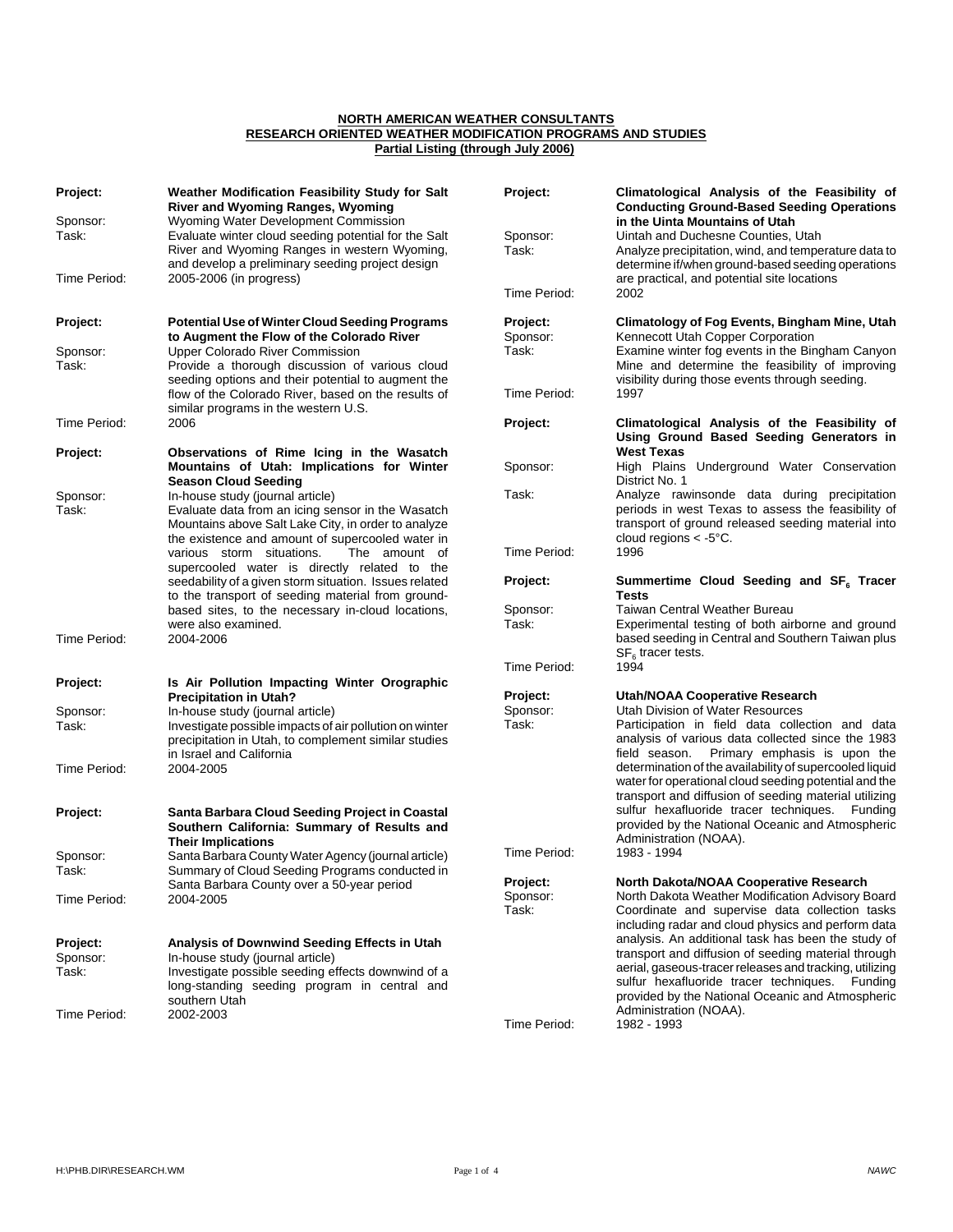| Project:<br>Sponsor:<br>Task: | <b>Liquid Propane Cloud Seeding Dispenser</b><br><b>Bureau of Reclamation</b><br>Design, fabrication and testing of a prototype liquid<br>propane cloud seeding dispenser.<br>Prototype | Project:<br>Sponsor:<br>Task: | <b>Meteorological Services for an Airborne Tracer</b><br>Study<br>Desert Research Institute<br>Provision and operation of an airborne real-time            |
|-------------------------------|-----------------------------------------------------------------------------------------------------------------------------------------------------------------------------------------|-------------------------------|------------------------------------------------------------------------------------------------------------------------------------------------------------|
| Time Period:                  | included a computer interface remotely controlled<br>capability.<br>1989                                                                                                                | Time Period:                  | tracer gas $(SF_6)$ detector for detection of simulated<br>ground based seeding plumes<br>1985                                                             |
| Project:                      | Wintertime Sulfur Hexafluoride Tracer Tests                                                                                                                                             |                               |                                                                                                                                                            |
| Sponsor:<br>Task:             | California Department of Water Resources<br>Conduct and training in sulfur hexafluoride tracer<br>programs to depict transport and dispersion from a                                    | Project:<br>Sponsor:<br>Task: | <b>Morocco Air Traffic Control Training</b><br><b>Bureau of Reclamation</b><br>Train Moroccan personnel in controlling cloud                               |
| Time Period:                  | mountaintop liquid propane dispenser location.<br>1989 - 1993                                                                                                                           |                               | seeding aircraft. This task included the preparation<br>of a French training manual and personnel<br>instruction (classroom and field). Funding provided   |
| Project:<br>Sponsor:<br>Task: | <b>Summertime Sulfur Hexafluoride Tracer Tests</b><br>Taiwan Central Weather Bureau<br>Surface and airborne tracking of a ground released                                               | Time Period:                  | through USAID.<br>1984 - 1985                                                                                                                              |
|                               | tracer plume to ascertain the viability of using ground                                                                                                                                 | Project:                      | <b>Salt River Drought Study</b>                                                                                                                            |
|                               | based silver iodide generators to effectively seed                                                                                                                                      | Sponsor:                      | Bureau of Reclamation Arizona Salt River Project                                                                                                           |
| Time Period:                  | summer cumulus clouds in the Tsengwen Dam<br>drainage area in Taiwan.<br>1992                                                                                                           | Task:                         | Re-evaluation of the Colorado River Basin Pilot<br>Project data comparing results for different<br>seedability criteria. Analysis of potential application |
| Project:                      | Design, Review and Analysis of the Sierra                                                                                                                                               |                               | of cloud seeding for the Salt River Project area<br>during drought and design of a standby cloud                                                           |
| Sponsor:                      | <b>Cooperative Pilot Project (SCPP)</b><br><b>Bureau of Reclamation</b>                                                                                                                 | Time Period:                  | seeding program.<br>1982                                                                                                                                   |
| Task:                         | Computer model development of a real-time cloud                                                                                                                                         |                               |                                                                                                                                                            |
|                               | seeding model, evaluation of an operational seeding<br>programs effectiveness in the SCPP area, analyses                                                                                | Project:<br>Sponsor:          | <b>Experimental Seeding Tests</b><br>National Science Foundation, University of Utah                                                                       |
|                               | of SCPP field data. SCPP was a winter weather                                                                                                                                           | Task:                         | Compare metaldehyde and silver iodide through                                                                                                              |
|                               | modification research program conducted in the                                                                                                                                          |                               | airborne seeding tests in supercooled stratus clouds.                                                                                                      |
| Time Period:                  | American River Basin of California.<br>1978 - 1987                                                                                                                                      | Time Period:                  | 1981 - 1982                                                                                                                                                |
|                               |                                                                                                                                                                                         | Project:                      | <b>Utah Drought Study</b>                                                                                                                                  |
| Project:                      | Colorado River Augmentation Demonstration<br>Program (CRADP)                                                                                                                            | Sponsor:                      | Bureau of Reclamation and Utah Division of Water<br>Resources                                                                                              |
| Sponsor:                      | <b>Bureau of Reclamation</b>                                                                                                                                                            | Task:                         | Study of meteorology of drought and design of a                                                                                                            |
| Task:                         | Meteorological data collection, atmospheric tracer                                                                                                                                      |                               | standby cloud seeding program for the State of                                                                                                             |
|                               | studies utilizing sulfur hexafluoride, and analysis<br>support to the CRADP a wintertime research<br>program conducted in the Grand Mesa area of                                        | Time Period:                  | Utah.<br>1981 - 1982                                                                                                                                       |
|                               | Colorado and the Mogollon Rim Area of Arizona.                                                                                                                                          | Project:                      | A Design Study for a Cloud Seeding Program in                                                                                                              |
| Time Period:                  | 1985 - 1987                                                                                                                                                                             |                               | Utah                                                                                                                                                       |
| Project:                      | <b>Feather River Basin Cloud Seeding Feasibility</b>                                                                                                                                    | Sponsor:<br>Task:             | State of Utah, Division of Water Resources<br>Design to upgrade an on-going operational snowfall                                                           |
|                               | <b>Study</b>                                                                                                                                                                            |                               | enhancement project in Utah.                                                                                                                               |
| Sponsor:<br>Task:             | California Department of Water Resources<br>Feasibility and preliminary design study of a cloud                                                                                         | Time Period:                  | 1978                                                                                                                                                       |
|                               | seeding program in portions of the Feather River<br>Basin in the northern Sierra Nevada of California.                                                                                  | Project:<br>Sponsor:          | Uinta Radar Study                                                                                                                                          |
| Time Period:                  | 1986 - 87                                                                                                                                                                               |                               | Bureau of Reclamation and Utah Division of Water<br>Resources                                                                                              |
|                               |                                                                                                                                                                                         | Task:                         | Development of a Radar Climatology of winter storm                                                                                                         |
| Project:<br>Sponsor:<br>Task: | Santa Barbara - Seeding Climatology<br>Santa Barbara County Water Agency<br>Estimation of the winter cloud seeding potential for                                                        | Time Period:                  | structure in the Uinta Basin of Utah.<br>1977 - 1978                                                                                                       |
|                               | the period 1920-1950 in the Cachuma Lake<br>Drainage of Santa Barbara County, California.                                                                                               | Project:                      | Method for Estimating Areal Precipitation in<br><b>Mountainous Areas</b>                                                                                   |
| Time Period:                  | 1987                                                                                                                                                                                    | Sponsor:<br>Task:             | National Oceanic and Atmospheric Administration<br>Development and testing of a method for predicting                                                      |
| Project:                      | <b>Morocco Rawinsonde Installation and Training</b>                                                                                                                                     |                               | the distribution of precipitation over a mountainous                                                                                                       |
| Sponsor:<br>Task:             | <b>Bureau of Reclamation</b><br>Install and conduct annual preventative maintenance                                                                                                     | Time Period:                  | watershed.<br>1977                                                                                                                                         |
|                               | upon Moroccan RD-65 radiosonde equipment. Train                                                                                                                                         |                               |                                                                                                                                                            |
|                               | Moroccan personnel on the procedures to be used                                                                                                                                         |                               |                                                                                                                                                            |
|                               | This included the<br>in rawinsonde operations.<br>preparation of a Field Manual. Funding provided                                                                                       |                               |                                                                                                                                                            |
|                               | through USAID.                                                                                                                                                                          |                               |                                                                                                                                                            |
| Time Period:                  | 1984 - 1987                                                                                                                                                                             |                               |                                                                                                                                                            |
|                               |                                                                                                                                                                                         |                               |                                                                                                                                                            |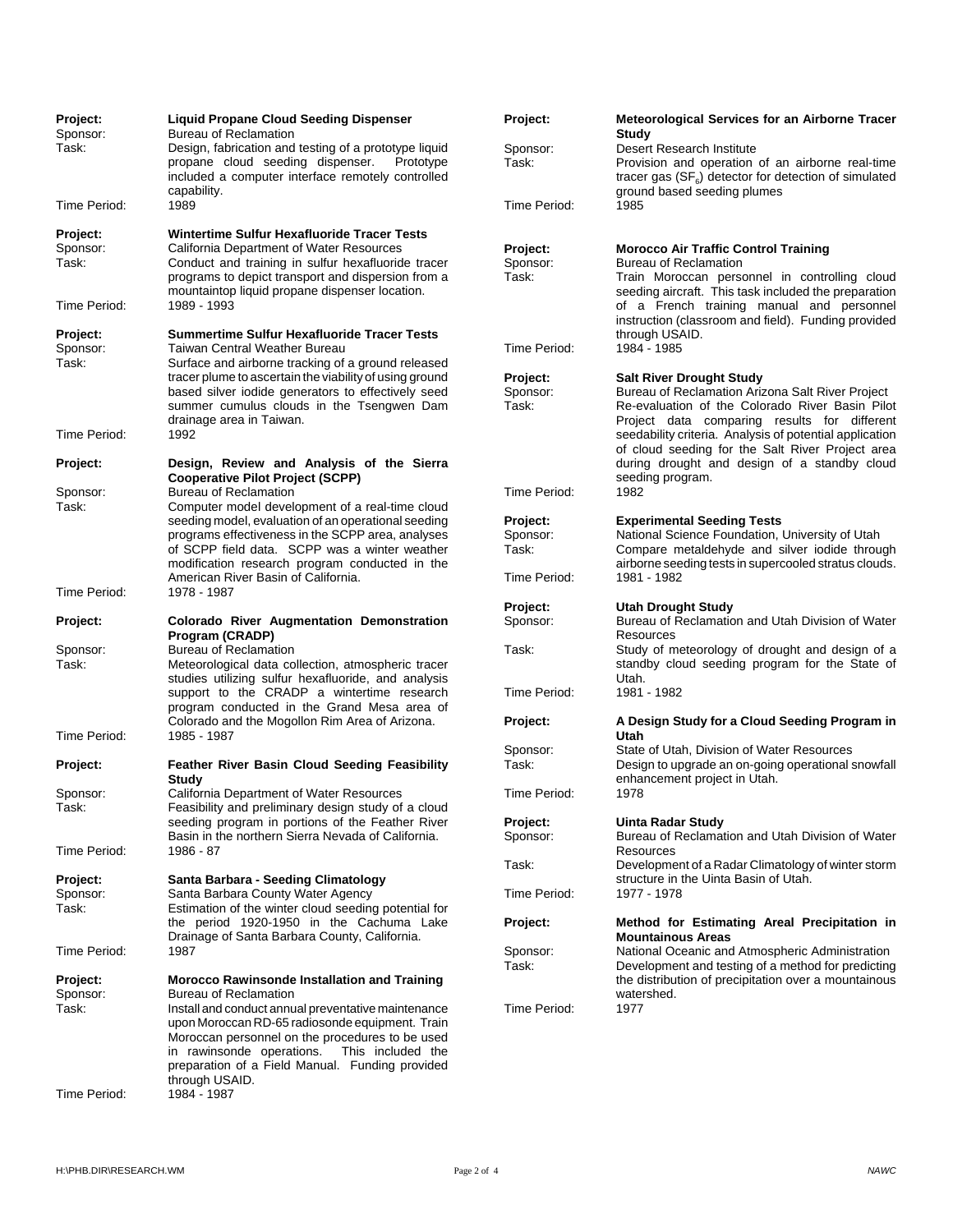| Project:<br>Sponsor:          | <b>SCPP Radar Climatology</b><br><b>Bureau of Reclamation</b>                                                                                                                                                                                                                 | Project:                      | Regional Weather Modification<br><b>Systems</b><br><b>Evaluation in Southeast Asia</b>                                                                                                                                                                                                            |
|-------------------------------|-------------------------------------------------------------------------------------------------------------------------------------------------------------------------------------------------------------------------------------------------------------------------------|-------------------------------|---------------------------------------------------------------------------------------------------------------------------------------------------------------------------------------------------------------------------------------------------------------------------------------------------|
| Task:                         | Radar site surveys, data acquisition and analysis of<br>winter storms affecting the American River Basin of<br>the Sierra Nevada of California.                                                                                                                               | Sponsor:<br>Task:             | Air Force Cambridge Laboratory<br>Application of cloud seeding models to a mountain<br>pass target area under typical monsoon conditions                                                                                                                                                          |
| Time Period:                  | 1976 - 1978                                                                                                                                                                                                                                                                   |                               | n southeast Asia.                                                                                                                                                                                                                                                                                 |
| Project:                      | <b>Analysis of Radar Data</b>                                                                                                                                                                                                                                                 | Time Period:                  | 1972                                                                                                                                                                                                                                                                                              |
| Sponsor:<br>Task:             | <b>Texas Department of Water Resources</b><br>Analysis of digitized M-33 radar data collected in<br>support of Project HIPLEX, a summertime weather<br>modification research program funded by the Bureau<br>of Reclamation and conducted in the Big Spring<br>area of Texas. | Project:<br>Sponsor:<br>Task: | <b>Santa Barbara Convective Band Seeding</b><br>Naval Weapons Center at China Lake<br>Design, operation, and evaluation of a randomized<br>winter research cloud seeding program conducted in<br>Santa Barbara County, California. Both ground and<br>airborne cloud seeding methods were tested. |
| Time Period:                  | 1976 - 1978                                                                                                                                                                                                                                                                   | Time Period:                  | 1967 - 1974                                                                                                                                                                                                                                                                                       |
| Project:                      | <b>Colorado River Basin Pilot Project (CRBPP)</b>                                                                                                                                                                                                                             | Project:                      | Downwind Effects of Santa Barbara Convective<br><b>Band Seeding</b>                                                                                                                                                                                                                               |
| Sponsor:                      | <b>Bureau of Reclamation</b>                                                                                                                                                                                                                                                  | Sponsor:                      | <b>Bureau of Reclamation</b>                                                                                                                                                                                                                                                                      |
| Task:                         | A comprehensive evaluation of the effects of cloud<br>seeding in a winter weather modification research<br>program funded by the Bureau of Reclamation and<br>conducted in southwestern Colorado.                                                                             | Task:                         | Study of extra area effects of seeding of the Santa<br>Barbara Research Program. Study included field<br>data collection and subsequent analysis of data from                                                                                                                                     |
| Time Period:                  | 1972 - 1976                                                                                                                                                                                                                                                                   | Time Period:                  | a large precipitation gauge network.<br>1968 - 1975                                                                                                                                                                                                                                               |
| Project:                      | Skagit River Basin Design                                                                                                                                                                                                                                                     | Project:                      | Large Scale Effects of Cloud Seeding                                                                                                                                                                                                                                                              |
| Sponsor:<br>Task:             | Seattle City Light Co.<br>A feasibility assessment and design study for a<br>winter cloud seeding project in the Skagit River                                                                                                                                                 | Sponsor:<br>Task:             | <b>Bureau of Reclamation</b><br>Study of extra-area seeding effects from four long<br>term winter cloud seeding projects conducted in the                                                                                                                                                         |
| Time Period:                  | Basin in northern Washington.<br>1975                                                                                                                                                                                                                                         | Time Period:                  | western United States.<br>1966 - 1969                                                                                                                                                                                                                                                             |
| Project:<br>Sponsor:          | South Dakota Rawinsonde Analysis<br>South Dakota Division of Weather Modification                                                                                                                                                                                             | Project:                      | Design of a Southern Sierra Seeding Test<br>Program                                                                                                                                                                                                                                               |
| Task:                         | A study of diurnal variation of convective cloud<br>activity in South Dakota.                                                                                                                                                                                                 | Sponsor:<br>Task:             | Fresno State College Foundation<br>Development of a plan for testing various seeding                                                                                                                                                                                                              |
| Time Period:                  | 1975                                                                                                                                                                                                                                                                          |                               | modes in winter storms in the Sierra Nevada of<br>California. Funding provided by the Bureau of                                                                                                                                                                                                   |
| Project:<br>Sponsor:<br>Task: | <b>Potential Precipitation Increases</b><br><b>Bureau of Reclamation</b><br>An analysis of potential increases in precipitation                                                                                                                                               | Time Period:                  | Reclamation.<br>1966 - 1968                                                                                                                                                                                                                                                                       |
|                               | resulting from a winter cloud seeding program in the<br>Blue Mountains of Northeast Oregon and Southeast                                                                                                                                                                      | Project:<br>Sponsor:          | Nevada Atmospheric Research Project<br>Nevada State Department of Conservation and                                                                                                                                                                                                                |
| Time Period:                  | Washington.<br>1974                                                                                                                                                                                                                                                           | Task:                         | <b>Natural Resources</b><br>Operations and evaluation of winter cloud seeding                                                                                                                                                                                                                     |
| Project:<br>Sponsor:          | <b>Seeding Area of Effect</b><br>Sacramento Municipal Utility District (SMUD)                                                                                                                                                                                                 | Time Period:                  | programs using a randomized crossover design.<br>1961 - 1968                                                                                                                                                                                                                                      |
| Task:                         | A computerized evaluation of the areas of effect<br>from an existing ground generator network utilized in<br>a winter cloud seeding program conducted in the                                                                                                                  | Project:                      | Design for an Atmospheric Water Resources<br>Research Experiment in the Hungry Horse Area<br>of Western Montana                                                                                                                                                                                   |
| Time Period:                  | American River Basin of California.<br>1974                                                                                                                                                                                                                                   | Sponsor:<br>Task:             | <b>Bureau of Reclamation</b><br>Development of a design for the initiation and                                                                                                                                                                                                                    |
|                               |                                                                                                                                                                                                                                                                               |                               | operation of a winter cloud seeding experiment in                                                                                                                                                                                                                                                 |
| Project:<br>Sponsor:          | <b>Downwind Effects</b><br>National Oceanic and Atmospheric Administration,<br><b>Environmental Research Laboratories</b>                                                                                                                                                     | Time Period:                  | Montana.<br>1966                                                                                                                                                                                                                                                                                  |
| Task:                         | A development of methodology to detect the                                                                                                                                                                                                                                    | Project:                      | Special Satellite Cloud Photograph Catalog                                                                                                                                                                                                                                                        |
| Time Period:                  | downwind effects of summertime cloud seeding<br>programs in the Great Plains.<br>1973 - 1974                                                                                                                                                                                  | Sponsor:<br>Task:             | US Navy Weather Research Facility<br>Comparison of Tiros cloud television photographs<br>with conventional meteorological analysis.                                                                                                                                                               |
|                               |                                                                                                                                                                                                                                                                               | Time Period:                  | 1963 - 1964                                                                                                                                                                                                                                                                                       |
| <b>Project:</b><br>Sponsor:   | <b>Twelve Basin Investigation</b><br>Bureau of Reclamation                                                                                                                                                                                                                    | Project:                      | <b>Mesoscale Analysis of Existing Meteorological</b>                                                                                                                                                                                                                                              |
| Task:                         | Analysis of potential increases in precipitation and                                                                                                                                                                                                                          |                               | Network Data                                                                                                                                                                                                                                                                                      |
| Time Period:                  | streamflow from winter cloud seeding over 12 major<br>river basins of the western United States.<br>1972 - 1973                                                                                                                                                               | Sponsor:<br>Task:             | <b>US Weather Bureau</b><br>Investigate means of adapting existing airways and<br>synoptic data to mesoscale analysis.                                                                                                                                                                            |
|                               |                                                                                                                                                                                                                                                                               | Time Period:                  | 1962                                                                                                                                                                                                                                                                                              |